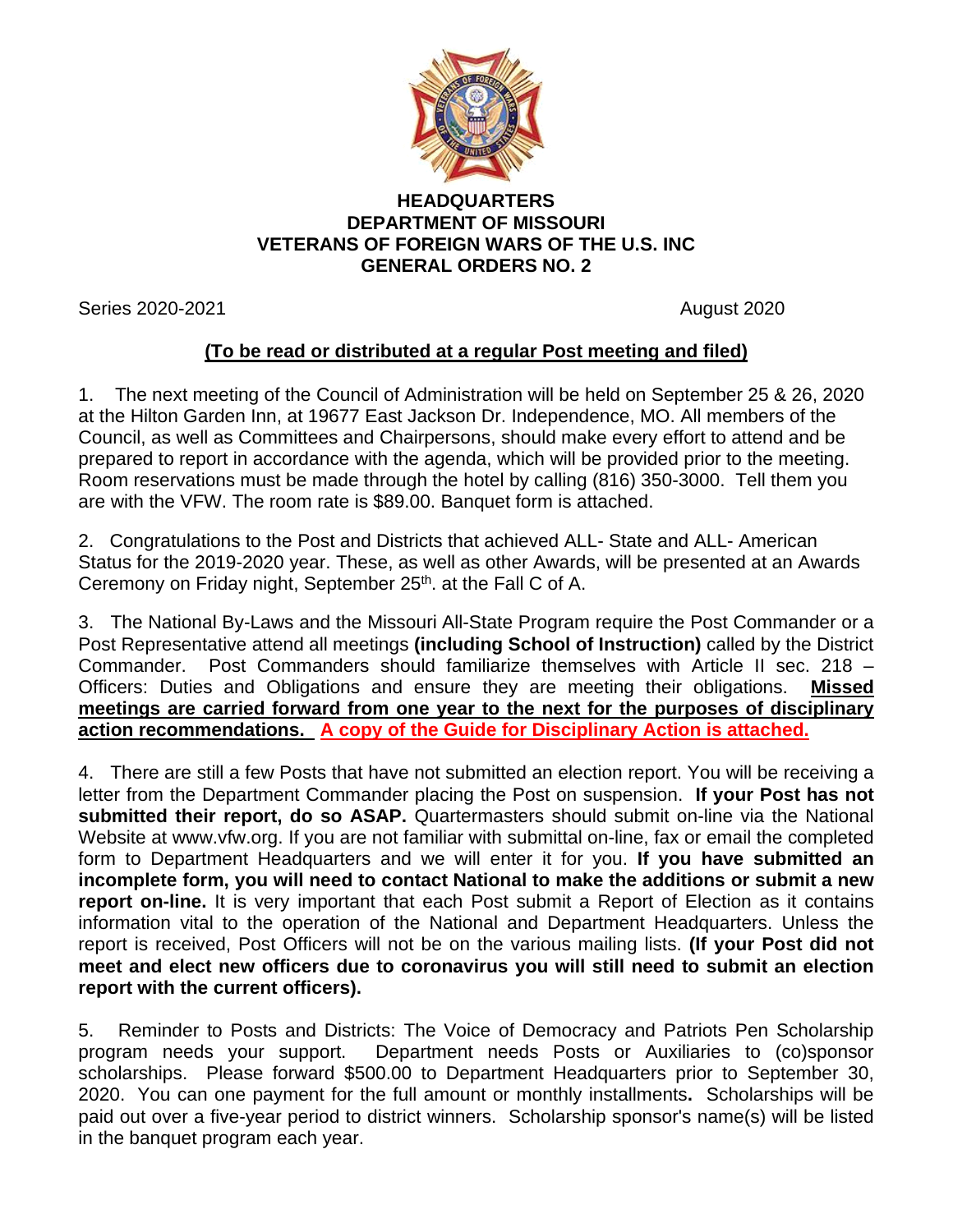6. All Posts are required to file a Federal Income Tax return. **NO EXCEPTIONS!** Posts may obtain forms 990EZ, 990 and/or 990T from any IRS Office, or online at http://www.irs.gov. **Posts with a year end of 30 June must file with the IRS prior to 15 November 2020, (most posts have a year end of 30 June).** If your gross income (from all sources) is less than \$50,000.00 per year, you will file the form 990N online from now on. Go online to the IRS site, http://www.epostcard.form99.org/ and follow the three (3) steps to sign up and file. **Failure to file will result in the loss of your tax-exempt status.**

7. All inspection reports should be mailed directly to the Department Inspector, Paul Frampton. His address is: 12855 NW Oakside Crt. Platte City, MO. 64079. If a Deputy Inspector wishes to claim mileage for travel in connection with the inspections, he must submit his voucher to the Department Inspector for approval.

8. The National Commander-In-Chief's Homecoming was scheduled for August 27-30, 2020 in Portsmouth, VA. It has been postponed for a later date, to be determined by his Homecoming Committee.

9. The Big 10 Conference is scheduled for October 16-18 in Columbus OH. More information will be sent out as we get it.

10. The Executive Staff at the VFW National Home has requested we **NOT** make our annual trip to the National Home for Children this Fall, due to COVID-19. It is suggested that individuals, Post, and Districts to consider making a donation to the National Home in the amount they would normally spend on the annual bus trip. Donations can be sent to Dept. Headquarters. Please put "For VFW Natl. Hm" on the check. For further information, contact Marilynn Archuletta at 660-473-3223, or e-mail: [natlhomechrm@movfw.org.](mailto:natlhomechrm@movfw.org) Also, per Jim Mueller, Past National Commander-In-Chief, and past Trustee of the National Home, the annual Golf Tournament that Fairwinds sponsors is September has been cancelled. However, their donors are generously donating \$10,000 to the VFW National Home.

11. The 2020-21 Membership Campaign is now underway. All 2020 annual members are urged to renew as soon as possible. Dues reminder notices were mailed by National Headquarters to all 2020 members during the latter part of June. **REMEMBER anyone joining as a Life Member or upgrades to a Life Member prior to June 30, 2020 will receive a check for \$45 from the Department Quartermaster Make sure to notify the State Quartermaster so he knows who to mail the check to. Note: All-State Program Posts membership goals for 2020-2021 year are posted on the web, (movfw.org).**

12. All Posts, Districts are reminded that **Annual Incorporation Reports to the Secretary of State are due in August. If you have not filed your report, please do so immediately. If no report is filed, your Incorporation will lapse in November.**

13. Commander shirts are in. You may stop by HQ's and pick them up or call 573 636-8761 to place an order. Cost is \$35 plus shipping cost if shipped to you. We will also have them available at the C of A meeting.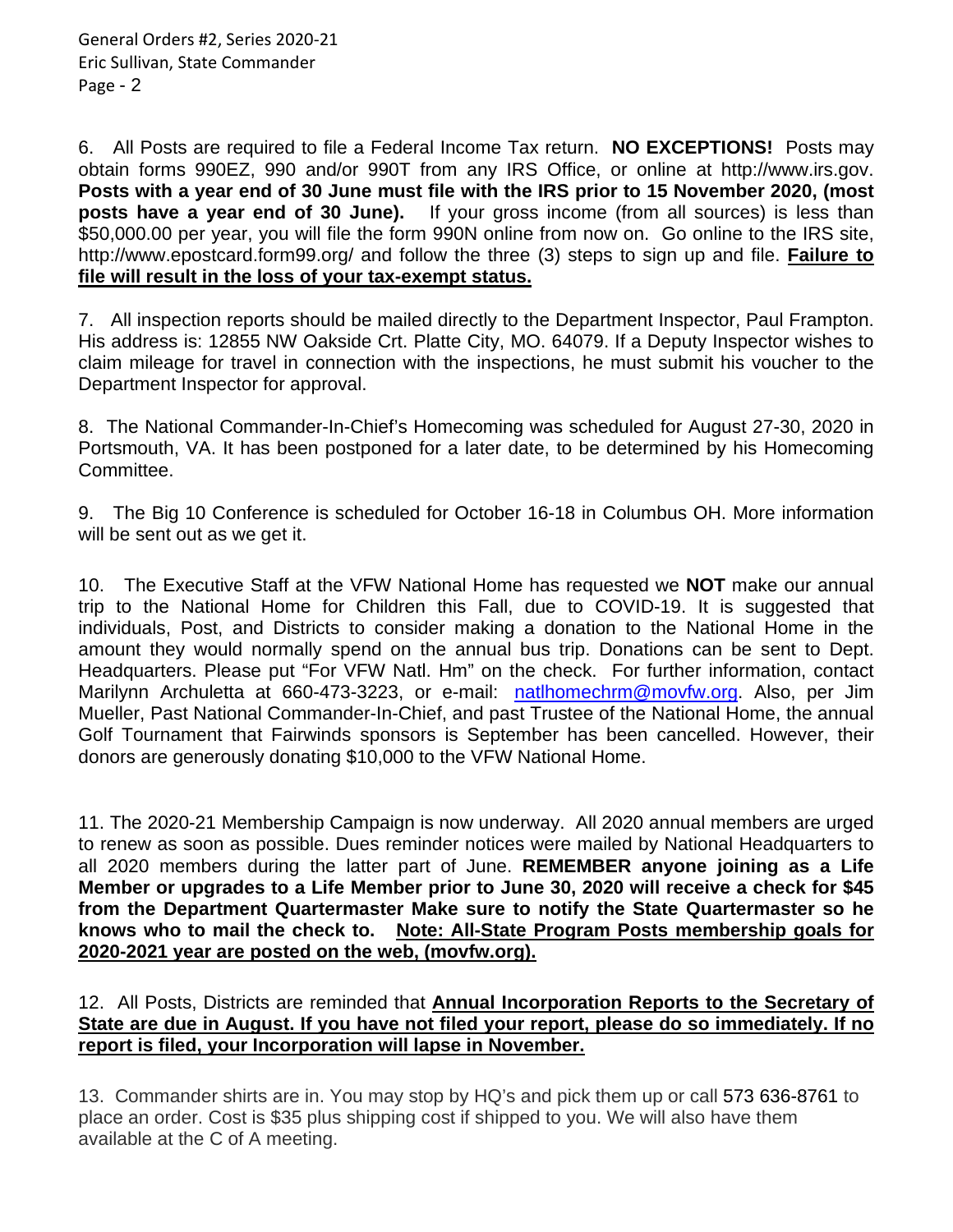14. Anyone requesting a Department Officer to attend a function must submit a **written request** to Department Headquarters at least 30 days prior to the date of the function. **All representatives will be assigned by the State Commander.** 

15. The following District Schools of Instruction/meetings for the month of August are announced:

| DIST.        | <b>DATE</b> | <b>POST</b> | <b>LOCATION/TIME</b>     | <b>OFFICER</b>   | <b>REMARKS</b>                    |
|--------------|-------------|-------------|--------------------------|------------------|-----------------------------------|
| $\mathbf{2}$ | 8/22/20     | 4345        | California, 10 am        | Surgeon          | <b>District Meeting</b>           |
| 5            | 8/9/20      | 1829        | <b>Kansas City 2 pm</b>  | Jr. Vice Cdr.    | <b>District Meeting</b>           |
| 6            | 8/2/20      | 4052        | Lexington 9 am           | Sr. Vice Cdr.    | <b>SOI &amp; District Meeting</b> |
| 7            | 8/15/20     | 534         | Joplin 10;30 am          | <b>Commander</b> | <b>SOI &amp; District Meeting</b> |
| 8            | 8/2/20      | 6883        | <b>Bonne Terre 1 pm</b>  | <b>Commander</b> | <b>SOI &amp; District Meeting</b> |
| 18           | 8/1/20      | 1828        | <b>West Plains 10 am</b> | Jr. Vice Cdr.    | <b>SOI &amp; District Meeting</b> |

Official: By Order of: Executive Security Assembly Order of: By Order of: Bonald L. Hentges Donald L. Hentges<br>Adjutant

Commander